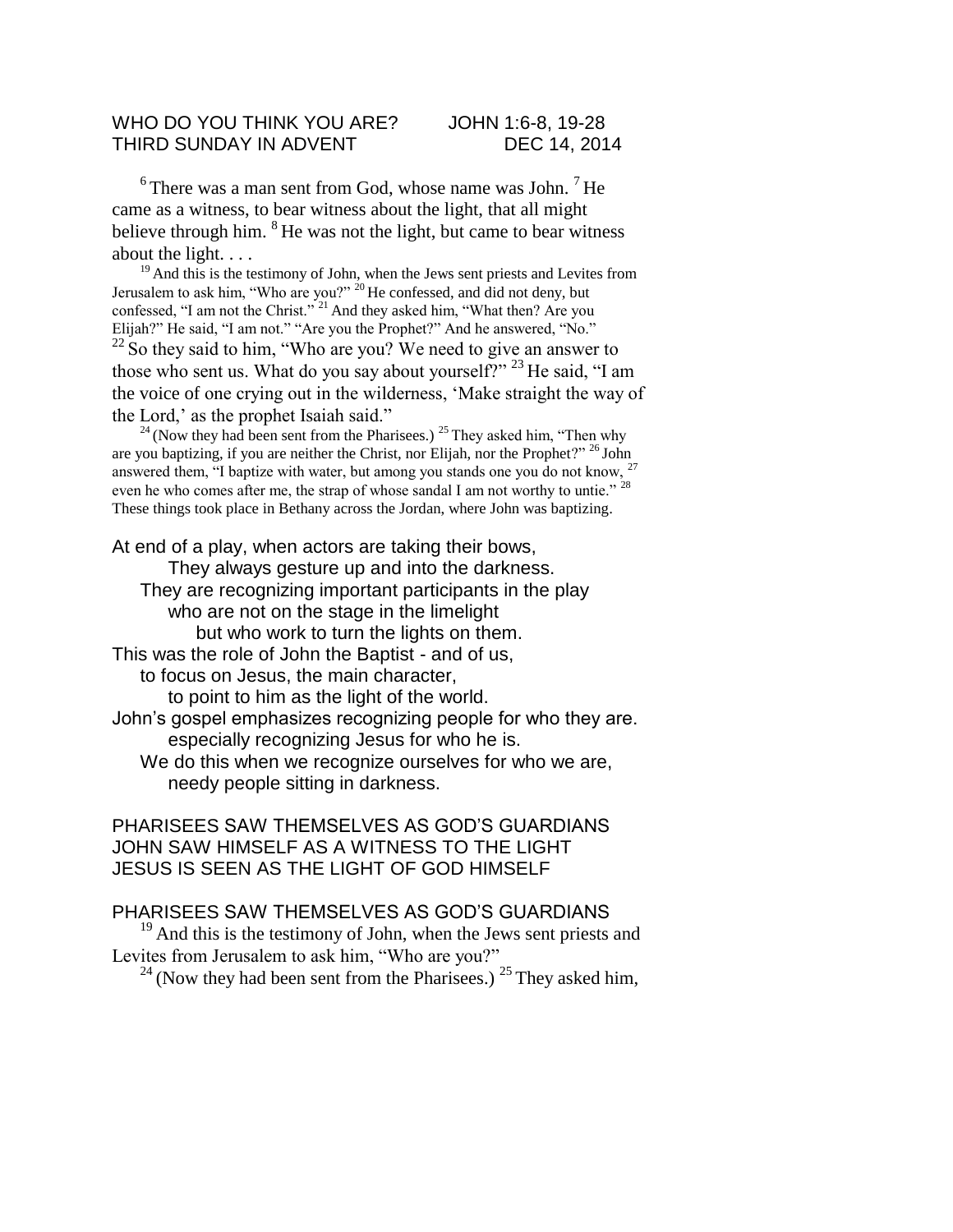"Then why are you baptizing, if you are neither the Christ, nor Elijah, nor the Prophet?"

In the play, "The Music Man," the school board is constantly trying to get Harold Hill to produce his credentials. Pharisees play similar role, guardians of what is true & right. Pharisees were actually experts on baptisms. Their homes had big stone jars full of water for various ritual washings required to maintain purity and keep from being polluted by anything unclean. They also had a baptism for gentiles converting to Judaism. But now John said they needed to be baptized by him They don't say it is so many words but they may be thinking, "Who do you think you are, calling people to be washed out here in the wilderness in the muddy Jordan river, If they want to be washed, they should come home with us where we have clean water in our jars. Pharisees saw it as their job to make sure everyone did right because this was their religion: being saved by doing everything right. So their focus was on themselves and what they did. But the righteousness the were so carefully guarding was like a water jar that was cracked and broken so that all the cleanness/righteousness had lead out. We are all broken by sin. The impurity that ruins us isn't just something we must keep from coming from outside but is something that grows inside of us. There are few today who are Pharisees in the sense of being obsessed with properly keeping all the rules. But we may still remain focused on ourselves, thinking that our salvation, our goodness & worthiness comes from something inside of us, our good intentions or our genuine nature. But John was now doing a different kind of baptizing, not a do-it-yourself washing away uncleanness from outside but washing away uncleanness that is inside, a washing that must be done for you. And so John points not toward self but away from self as he points away from himself.

JOHN SAW HIMSELF AS A WITNESS TO THE LIGHT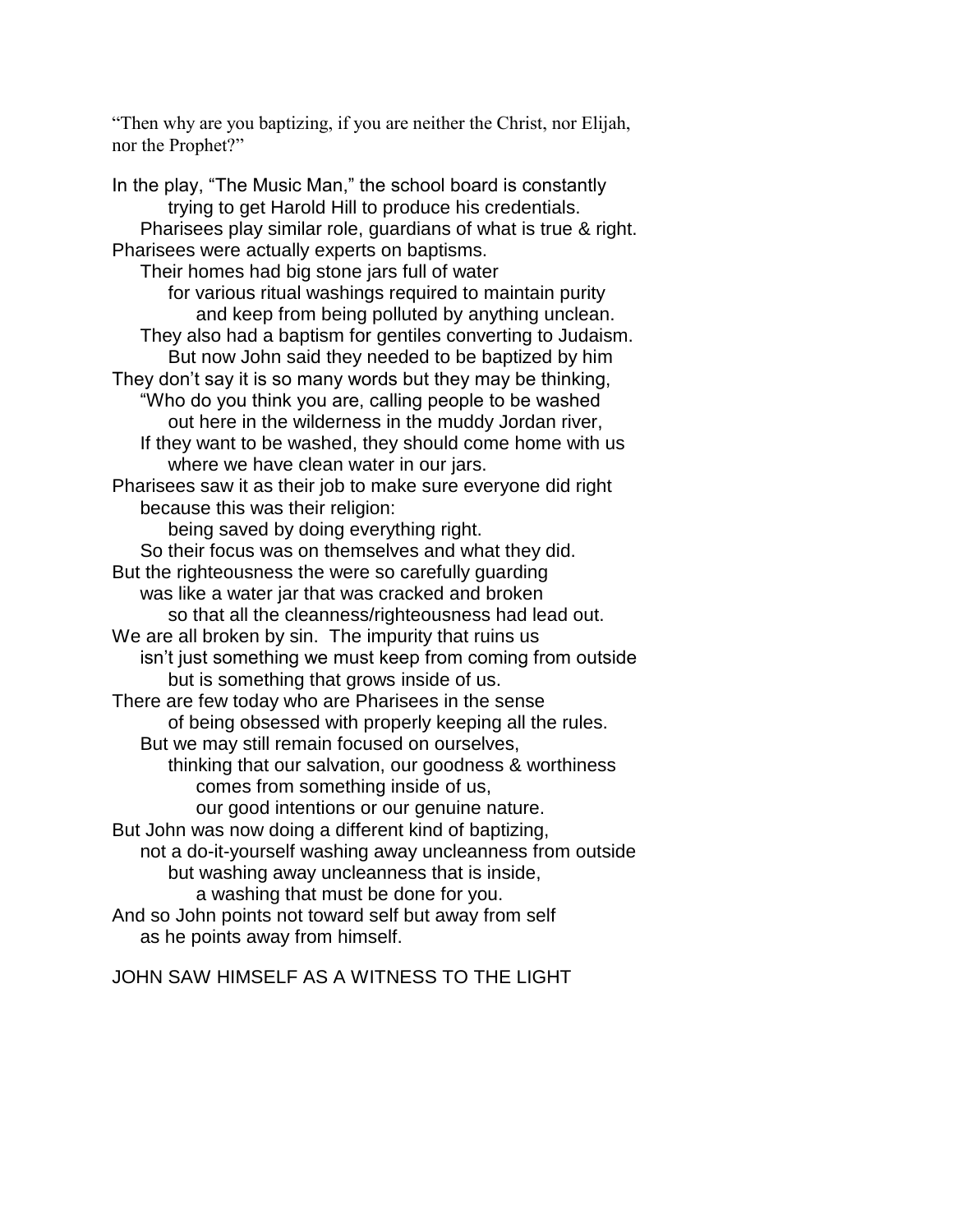$6$  There was a man sent from God, whose name was John.  $7$  He came as a witness, to bear witness about the light, that all might believe through him.  ${}^{8}$  He was not the light, but came to bear witness about the light. . . .

<sup>20</sup> He confessed, and did not deny, but confessed, "I am not the Christ."  $21$  And they asked him, "What then? Are you Elijah?" He said, "I am not." "Are you the Prophet?" And he answered, "No." <sup>22</sup> So they said to him, "Who are you? We need to give an answer to those who sent us. What do you say about yourself?"  $^{23}$  He said, "I am the voice of one crying out in the wilderness, 'Make straight the way of the Lord,' as the prophet Isaiah said."

When hiking or climbing in the mountains, if you look up to see the peak you are headed to, often what you see is actually a false peak. It is only when you get there that you can see that there is a higher peak up ahead. And sometimes you have to go down & back up to get there. This can be disappointing unless you know to expect it. John is saying "I am not the peak." Like Elijah before him, he is a voice, a signboard, pointing, "the peak is that way." John certainly stood out. Made people ask, "Who is this guy?" His dress reminded people of Elijah, last seen going up to heaven in a chariot of fire. and expected to come again before Messiah's reign. As a prophet out in wilderness he reminded people of Moses who said God would raise up a prophet like him. The wilderness was a fitting place for a character like John. who had given up all the refinements of civilization living with only the most crude and raw food and clothing. Later believers sought to imitate his lifestyle, thinking that they key to holiness and inner purity was giving up everything for the sake of God. But when asked about himself, John didn't point to this. Instead, v. 20 says twice, he confessed. He confessed in 2 ways we confess. First, in way we confess our sins, he spoke of his unworthiness. He was not Elijah or the great prophet. Compared to the one who was coming, he was not even worthy to deal with his shoes,

which was the job of the lowliest servant.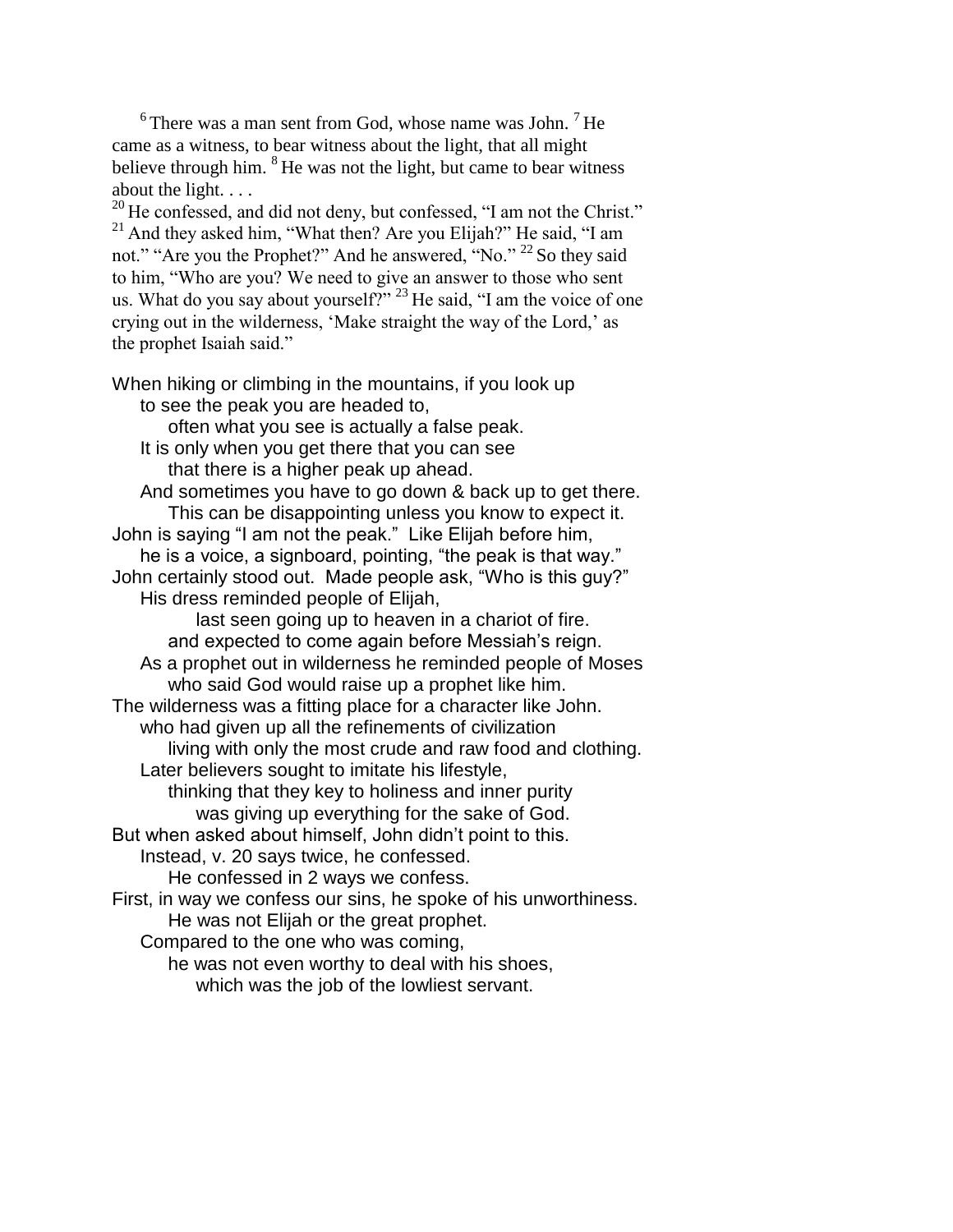So he did not, like the Pharisees, think his credentials were his own righteousness.

But he also confesses in way we confess our faith. He affirms the truth about God.

As v.6 says, he was sent by God, was God's spokesman, and that is no small or worthless thing.

despite his humility, he is not down on himself.

v. 6 also emphasizes that his name was John,

which means "God is gracious." Name speaks for itself. When asked what he has to say about himself,

he refuses to say anything about himself

but what he has to say is about Jesus: God is gracious. This is also the answer we can give

if our Christian way of life causes others to ask questions and when we stand before the final judgment.

What we have to say for ourselves

is not about any good we have done or goodness in us, and it is not about anything we have given up for God it is simply: go straight to Jesus. God is gracious.

## JESUS IS SEEN AS THE LIGHT OF GOD HIMSELF

<sup>26</sup> John answered them, "I baptize with water, but among you stands one you do not know,  $27$  even he who comes after me, the strap of whose sandal I am not worthy to untie."

Some people like to wear T shirts with arrow pointing to side that say I'm with…(fill in the blank)

This is what John says. You shouldn't be asking about me. You should be asking about the one who is with you that you don't know or even notice.

John is pointing to the light but Jesus is the light of the world. As first verses of this chapter say,

he is the one who gives life & makes us God's children. John is the voice but Jesus is the word of God made flesh.

God gave his law through Moses

but God's grace and truth come through Jesus.

John baptizes with water for repentance

but Jesus is the one who washes away sin by his blood and gives in its place the Holy Spirit.

John is not worthy to stoop down & untie Jesus' shoes.

Jesus stoops so low as to untie our sins from us

and so powerful he can carry them all away on his cross.